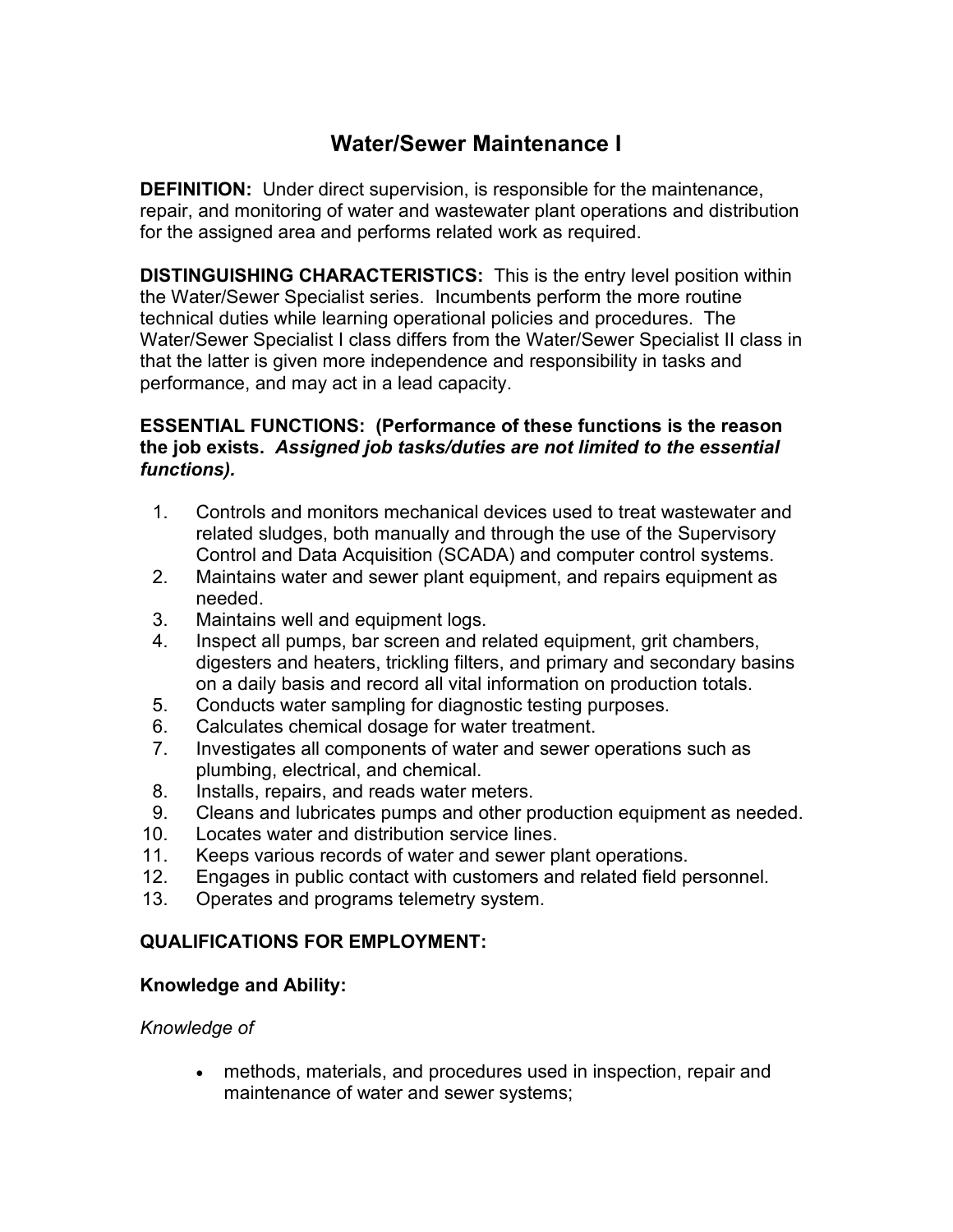- occupational hazards and standard safety practices;
- operational characteristics of pump equipment;
- pump capabilities to regulate water flow;
- basic principles of hydraulics;
- basic mathematical calculations;
- current computer hardware and common applications at a basic level, such as word processing, spreadsheet, and database; and
- pertinent federal, state and local laws, codes and regulations.

#### *Ability to*

- monitor and control wastewater treatment plant functions through the use of the SCADA and complex computer control systems;
- learn the principles and regulations of the treatment and distribution of reuse water;
- learn chlorine formulas and testing techniques;
- perform less complex wastewater treatment operations;
- learn to operate a variety of pumping equipment in a safe and effective manner;
- learn to recognize improper pump operation through visual or auditory inspection;
- learn to perform preventive and corrective maintenance on facility equipment;
- learn to calculate chemical needs of wastewater based on analysis results;
- read and write English at a level necessary to perform essential functions;
- work in confined spaces wearing a breathing apparatus;
- understand and follow oral and written instructions; and
- communicate clearly and concisely, both orally and in writing.

**Special Requirements:** Possession of a state of Nevada Wastewater Treatment Plant Operator in Training (OIT) certification within six months of the date of appointment and possession of a state of Nevada Grade I Wastewater Treatment Plant Operator certification within one year of the date of appointment, and maintenance thereafter is preferred.

Must have, or have the ability to obtain, a class B Commercial Drivers License within six months of employment and must maintain said license throughout the duration of employment with the City of Winnemucca.

**Experience and Training:** *Any combination of training, education, and experience that would provide the required knowledge and abilities. A typical way to gain the required knowledge and ability is:*